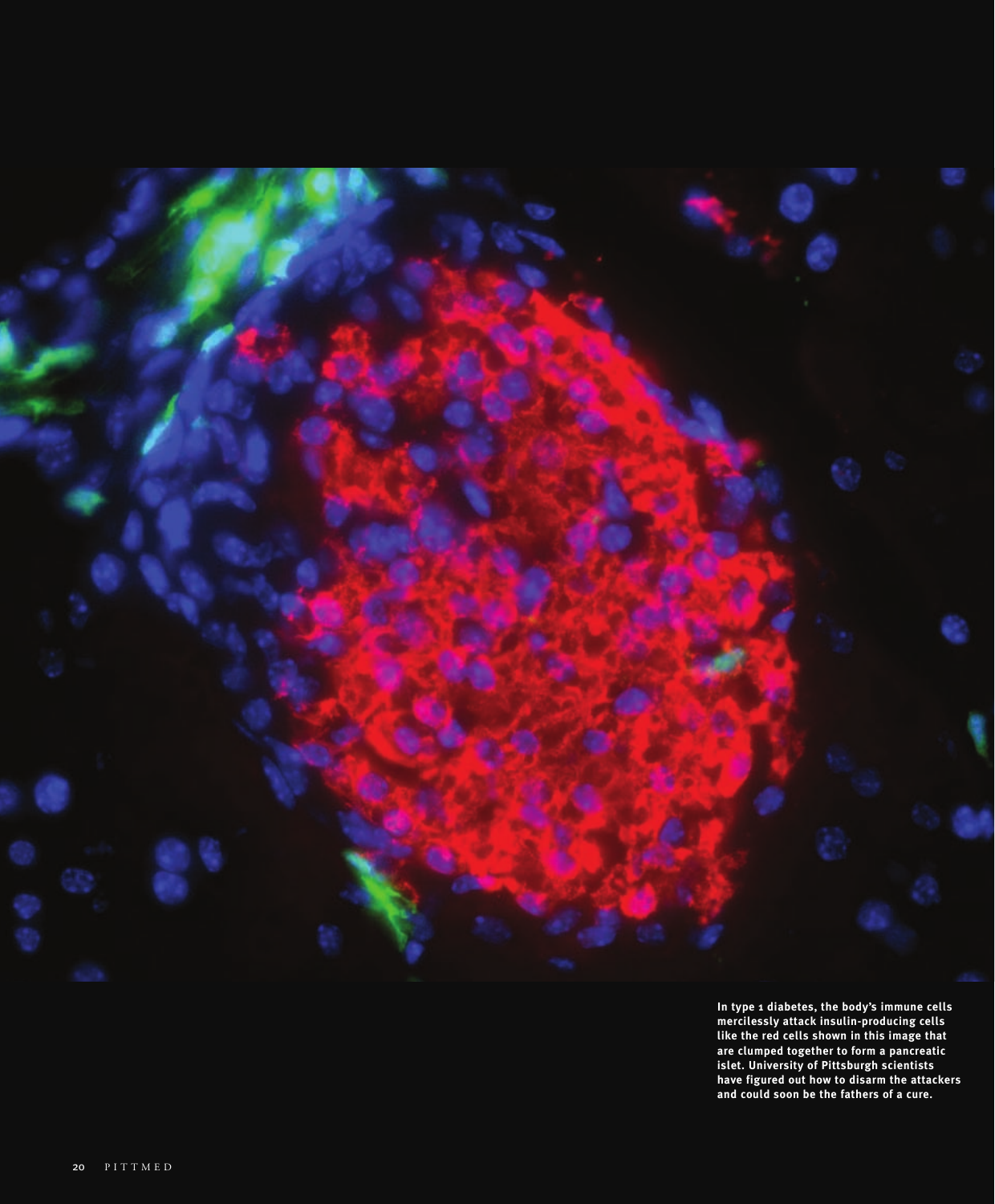**A PROMISING TREATMENT FOR TYPE 1 DIABETES, IN THE LAST PLACE ANYONE WOULD EXPECT TO FIND IT | BY MELINDA WENNER**

## DIABETES TRIALS

t looks a lot like any other hospital room. There's a bed, sink, bench, and a closet overflowing with gloves and syringes. On the wall hangs a poster about diabetes and an advertisement for the University of Pittsburgh Medical Center, which, the poster reminds its readers, is the number one hospital system in the region. But in this room on the sixth floor of UPMC Montefiore, 14 people are changing history.

They're volunteers in a phase I clinical trial that, at first glance, looks like the worst idea ever: In an attempt to calm the overactive immune response that causes type 1 diabetes, doctors are injecting the volunteers with cells notorious for doing the exact opposite. In other words, the patients are being pumped full of something that would normally make them much, much sicker. But no one—not the volunteers, not their families, not the doctors—seems worried. In fact, everyone seems excited: They might just be testing the first diabetes cure.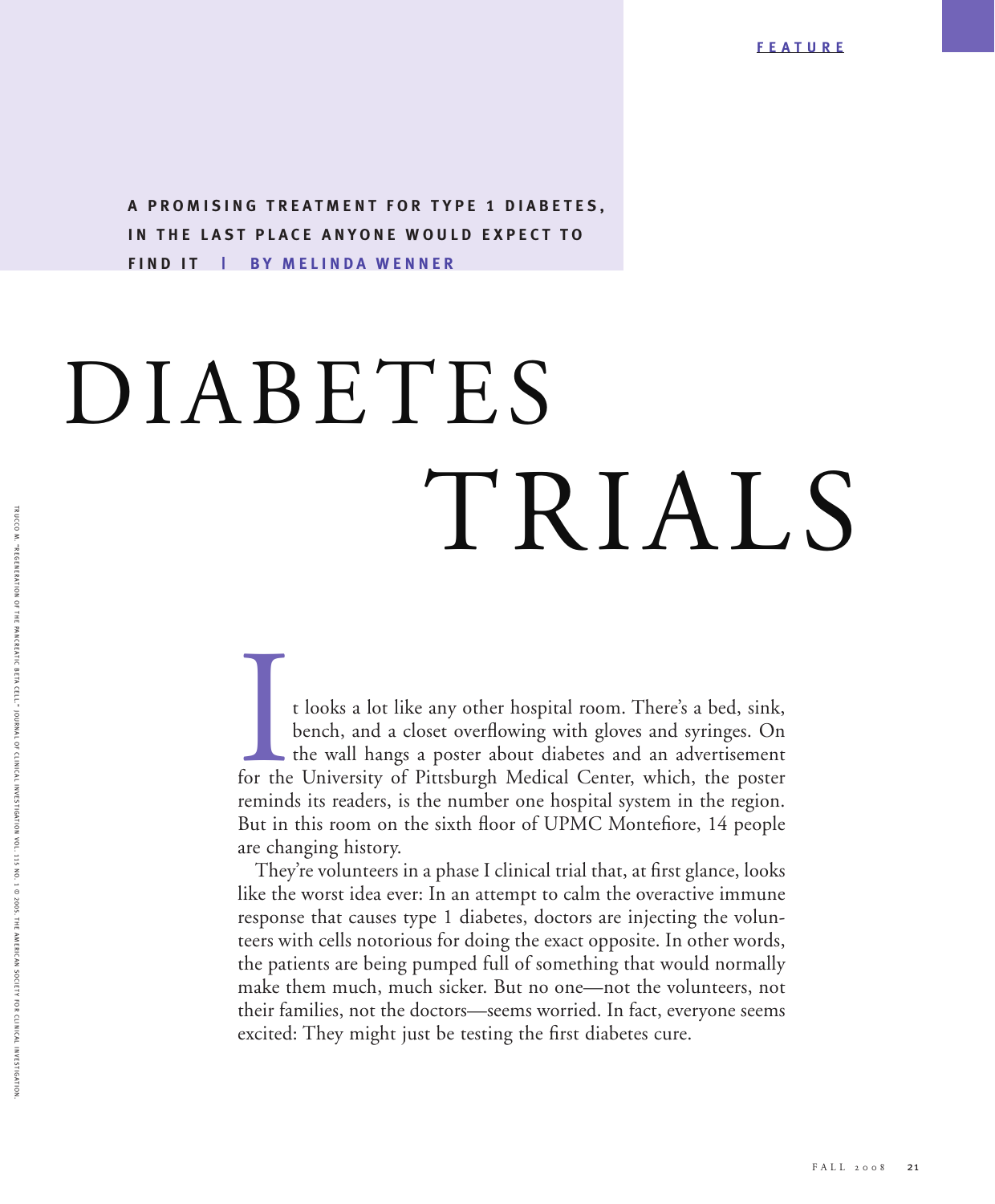A disease that plagues more than a million Americans, type 1 diabetes is no picnic. Sufferers must inject themselves with insulin daily just to stay alive, which means that 36 year-old Chad Shumaker, one of the volunteers in the Pitt trial, has given himself nearly 14,000 injections since he was first diagnosed 19 years ago.

"Giving yourself shots twice a day loses its appeal after the first few," he says.

What's more, later in life, Shumaker and others with diabetes are at a heightened risk of developing blindness, nerve damage, and heart disease. At its core, the illness (not to be confused with its more common cousin, type 2 diabetes) is a disease of the immune system, which, thanks to a combination of genetic and environmental triggers, mistakenly attacks and kills the cells in the pancreas responsible for producing the hormone insulin. Without insulin, the body cannot store sugar and fat for energy and will eventually fall into a coma.

Shumaker, who owns a garage-door company and has just built a new home in Monroeville, Pa., doesn't yet know whether he's being treated with the "real deal" experimental treatment or a placebo in this study that will determine the safety, but not the

**Massimo** Trucco and Nick Giannoukakis could not be more different. Trucco is the Hillman Professor of Pediatric Immunology and an Giannoukakis could not be more different. Trucco is the Hillman MD professor of pediatrics, pathology, human genetics, and epidemiology at the University of Pittsburgh who heads the Division of Immunogenetics at Children's Hospital of Pittsburgh of UPMC. He is easily excited, has a guttural laugh that slips out frequently, and speaks with a strong Italian accent occasionally peppered with a "bravissimo!" Giannoukakis, who has a PhD in endocrine genetics and is an associate professor of pathology and immunology at Pitt, was raised in Montreal, speaks crisply and carefully, and emphasizes that science is less about achievements than about making careful choices.

The two do, however, have something important in common: Both like to tackle only the most difficult problems.

"When someone says, 'Oh, that doesn't work,' or, 'Oh, that's impossible,' I say, 'Okay, we have to do that,'" Trucco explains. Although scientists have been working on a cure for type 1 diabetes for decades, efforts have so far yielded little.

"It's easy to activate the immune system,"

cells say, "Hey, you know what? You better go back to where I'm coming from because there's trouble over there."

That's when the genetic predisposition to type 1 diabetes comes into play. Normally, after the dendritic police instruct the T cells to attack (these are rough cops), the body performs a quick check to ensure that its T cells have not just been told to pummel something made by the body itself. People born with a genetic predisposition to diabetes, however, have slightly misshapen T cells, so they don't get the body's message that the beta cells are innocent, wellmeaning guys. Soon enough, the T cells are sent off to work over the beta cells, which surrender and stop producing insulin. The person has developed type 1 diabetes, and the cycle continues indefinitely.

Trucco and Giannoukakis figured there had to be a way to intervene. Perhaps they could manipulate the body's police in a way that would prevent them from communicating with T cells. T cells become activated in two steps, both involving contact with proteins on the surface of dendritic cells. Without the second interaction, there will be no T-cell response. In fact, the T cells will self-destruct or become quiescent.

## **"I've got two kids. If the disease passes on, I'd like to see them have a cure."**

effectiveness, of the new approach. He's probably too old to get much benefit out of such a treatment anyway. It's likely that the illness has already killed off too many of his insulinproducing cells to make a full recovery possible. But he's not participating in the trial for himself, so he doesn't really mind.

"I've got two kids," he says—Merrick, 1, and Declan, 5. "If the disease passes on, I'd like to see them have a cure."

Although a cure might seem simple—stop the immune response already!—it has been anything but. Suppress general immunity, and patients suffer deadly infections. Replenish dead pancreatic cells with healthy ones, and the body mercilessly attacks them, too. To solve the problem, scientists must intervene in the attack without affecting other crucial immune functions, a feat many thought impossible. But with a plan to outsmart the very cells that do diabetes' dirty work, two Pitt doctors may soon prevail. Their approach has already cured mice of the disease. Soon, thanks to Shumaker and other volunteers, they'll know whether it can cure people, too.

Giannoukakis says. "You put yourself inside a cold or a hot room, and—guess what?—you activate your immune system." It's much, much harder to calm it. So the two doctors knew they had to give it a shot.

Type 1 diabetes is not a simple disease. First, an environmental trigger such as a viral infection causes insulin-producing beta cells in the pancreas to become inflamed. It doesn't take much—the cells are already "overworked factories," Giannoukakis says, chugging out insulin every time we swallow even a handful of M&Ms. When the beta cells become inflamed, they catch the eye of specialized immune cells called dendritic cells, whose job it is to patrol the body to look for problems, much like a police officer who patrols a neighborhood.

When the dendritic cells notice that all is not right in the pancreas, they assume the beta cells are the culprit—perhaps they are dangerous intruders. The dendritic cells then travel to the lymph nodes to summon backup from other immune cells, including T cells. As Giannoukakis puts it, the dendritic

Trucco and Giannoukakis took advantage of this loophole that nature provides, treating a patient's dendritic cells in the lab with short DNA sequences called antisense oligonucleotides, designed to down-regulate the levels of the proteins involved in that second interaction with T cells.

The two scientists went to work to devise their concoction. (Trucco thinks research isn't all that different from cooking: "The difference is, when you're cooking, you eat the result, while in the other case, you publish it.")

Here's what they came up with: Draw blood from one arm of the patient, pass it through a machine that separates out and retains all the progenitors of dendritic cells, and return the rest of the blood via the other arm. Then take the dendritic cell progenitors to a therapeutic lab at the University of Pittsburgh Cancer Institute, where collaborator Theresa Whiteside, Pitt professor of pathology, grows the dendritic cells in the presence of antisense oligonucleotides according to the Trucco/Giannoukakis recipe. Inject these cells back into the patient's abdomen, near the pancreas, where they replace or